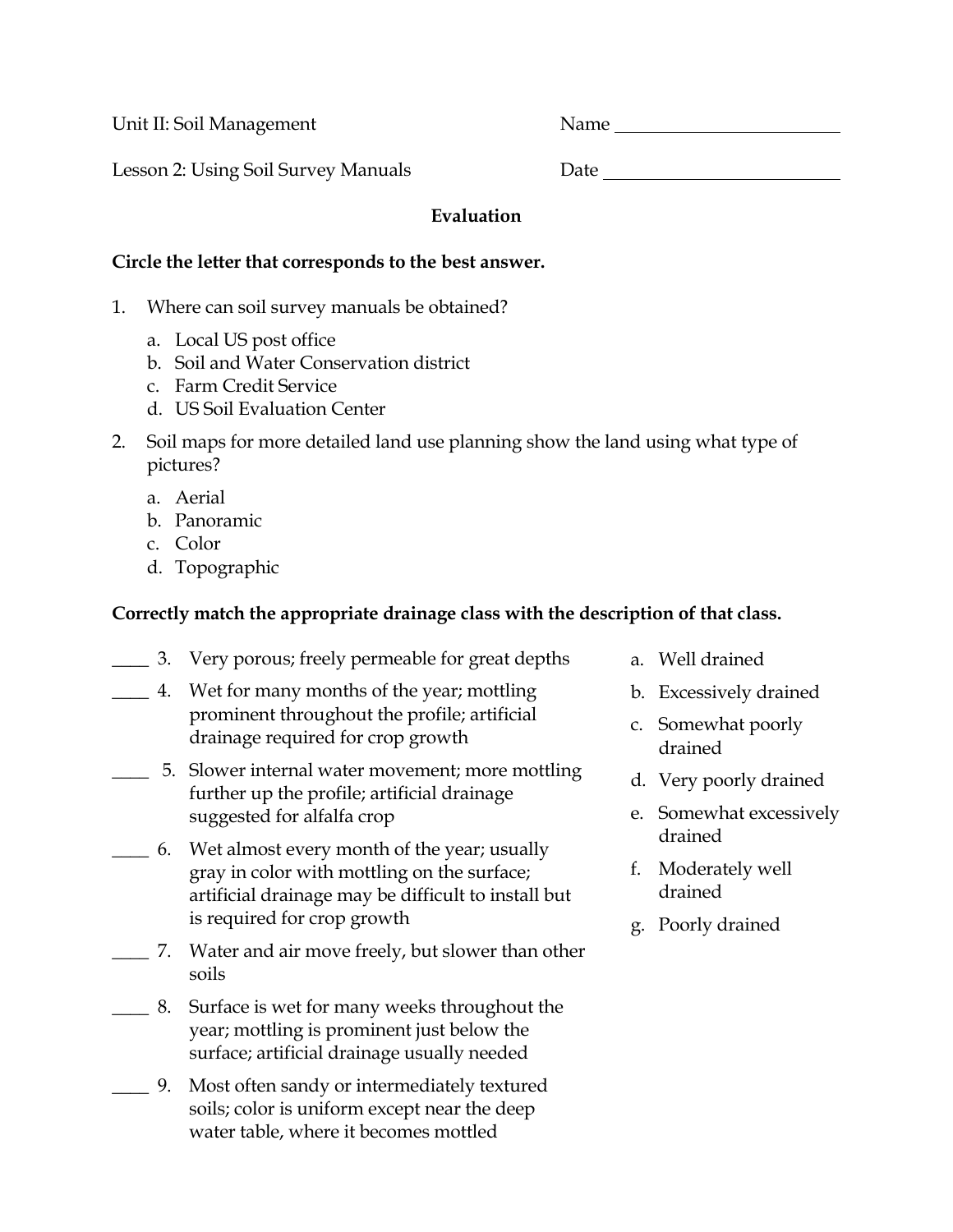### **Complete the following short answer questions.**

10. What are the steps in locating property in a soil survey manual?

11. What is the difference between the permanent and temporary limitations used in determining a soil's uses? Give an example of each.

## **Match the soil classification on the right with its description on the left.**

|  | 12. Requires moderate conservation practices                                  | a. I    |          |
|--|-------------------------------------------------------------------------------|---------|----------|
|  | 13. Mountainous areas                                                         | $b.$ II |          |
|  | 14. Prevents use of standard farm equipment due to limitations                |         | $c.$ III |
|  | 15. Requires very careful management and/or special<br>conservation practices |         | d. IV    |
|  | 16. Very few limitations                                                      | e. V    |          |
|  |                                                                               |         | f. VI    |
|  | 17. Very severe limitations                                                   |         | g. VII   |
|  | 18. Requires special conservation practices with extra costs and<br>effort    | h.      |          |
|  | 19. Used for grassland, range, or wildlife due to severe<br>limitations       |         |          |